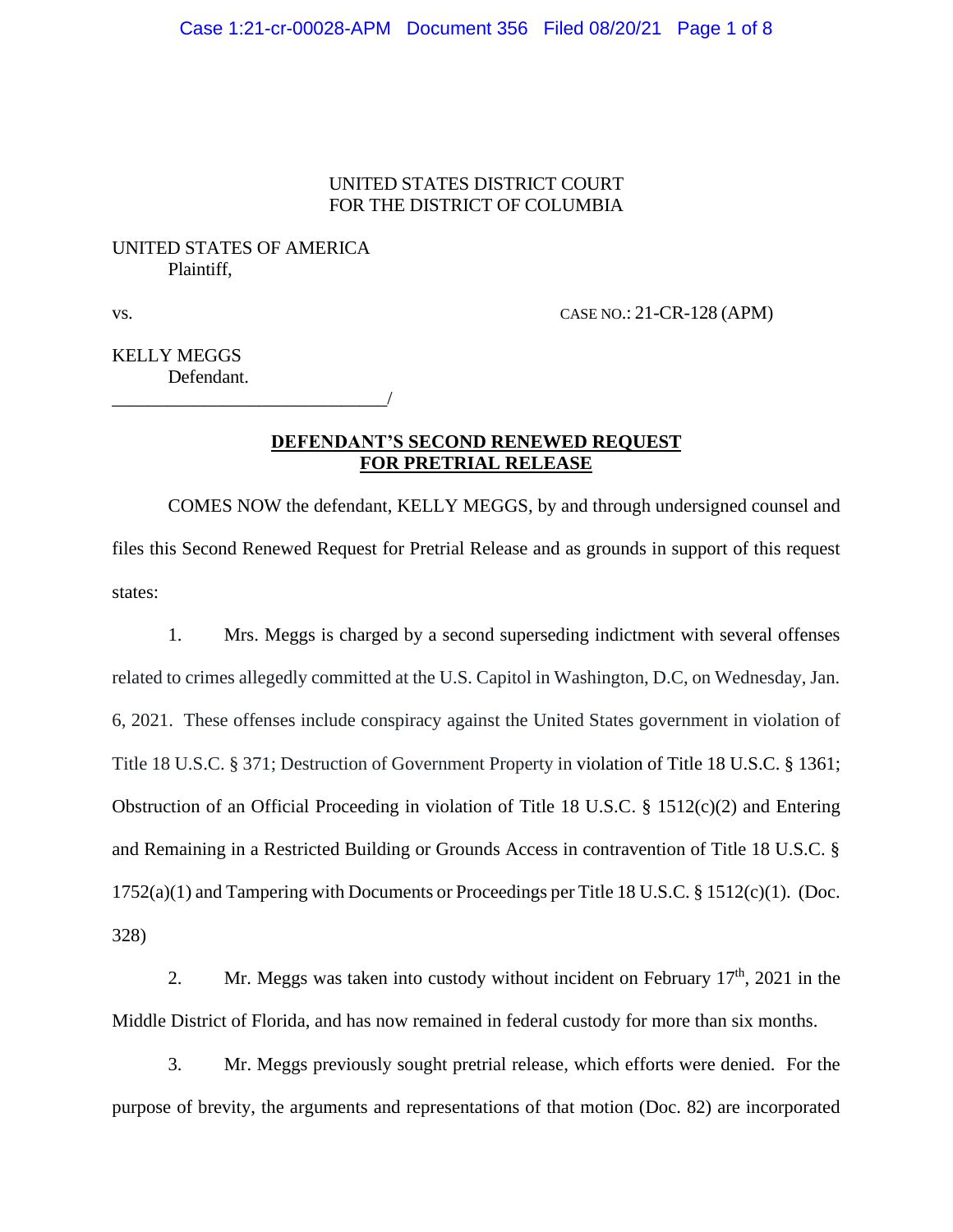#### Case 1:21-cr-00028-APM Document 356 Filed 08/20/21 Page 2 of 8

herein by reference.

4. Based on the information developed since the prior detention hearings, it is respectfully requested that the defendant be granted pre-trial release on terms and conditions to which the Court may be amenable which would insure his appearance at all required court proceedings and protect the community from whatever danger the Court believes he may pose.

5. Among the revelations that have come to the attention of the Court and counsel for the defendants is the sheer magnitude of the discovery that has yet to be disclosed to the defense, through no apparent fault of the government, and the government's representation that the "investigation is ongoing" and cannot rule out the filing of successive superseding indictments and adding additional defendants.

6. While the Court has set a trial date for the detained defendants of January  $31<sup>st</sup>$ ,  $2021$ , the stark reality is that neither the government nor defense will be prepared to commence the trial on that date, which would result in Mr. Meggs being denied liberty for more than one year. The effect of this is that Mr. Meggs is being held in indefinite pre-trial detention which, under the circumstances, is tantamount to a human rights violation.

7. Since the last hearing on Mr. Meggs' pretrial release, no evidence, either photographic, video or testimonial, has emerged that suggests that he engaged in any violent or threatening actions with respect to law enforcement officers or damaged any government property during the approximately 20 minutes he was inside the Capitol.

8. To the contrary, evidence HAS emerged that the sole interaction between he and any law enforcement officer supports Meggs' prior contention that he assisted a U.S. Capitol Police Officer that he perceived to be at risk and was engaged to assist in guarding a stairwell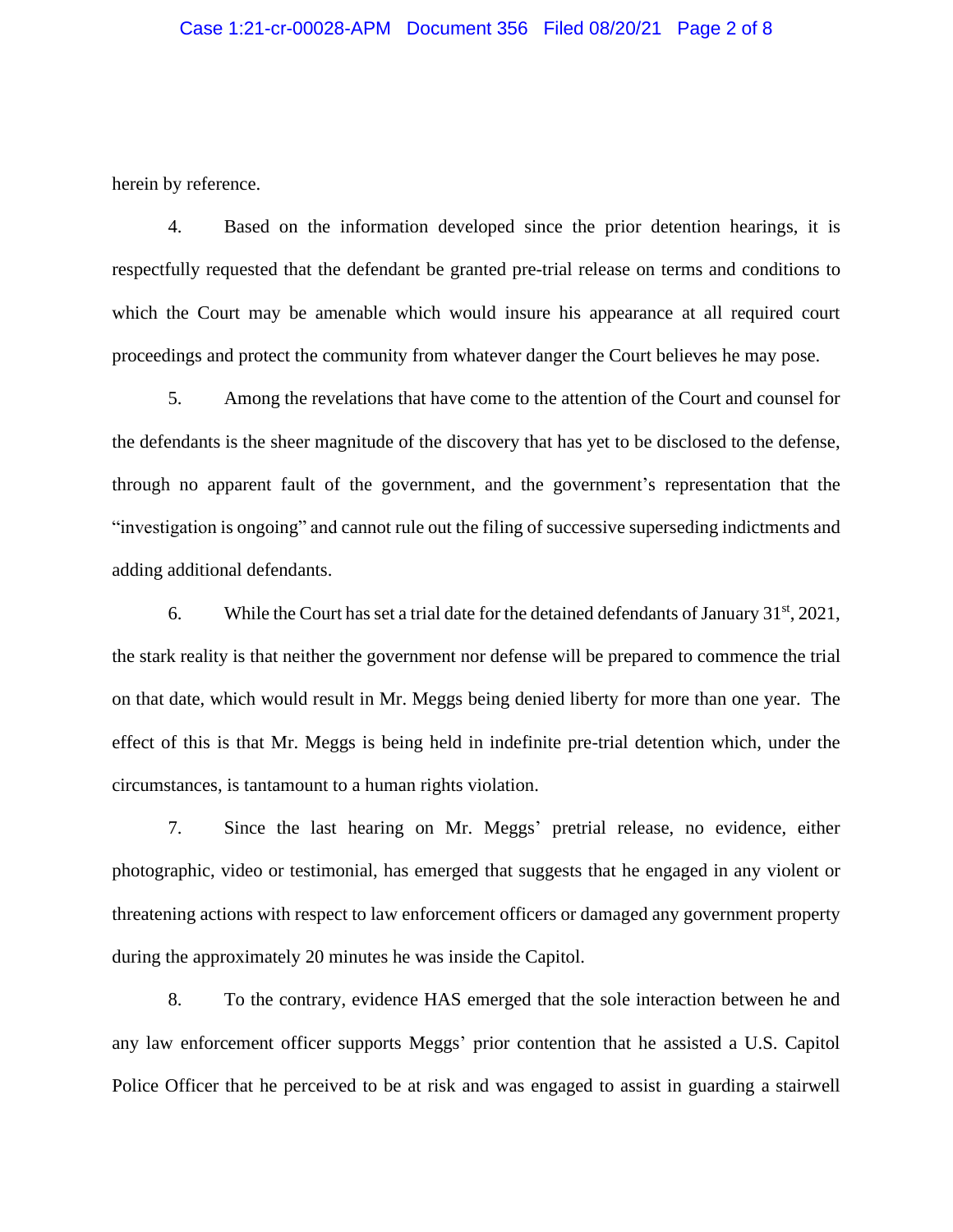#### Case 1:21-cr-00028-APM Document 356 Filed 08/20/21 Page 3 of 8

leading down to an area in which other Capitol police officers were being de-contaminated.

9. Evidence has also emerged that show other members of the Oath Keepers who are not part of the instant indictment were, in fact, recruited by a U.S. Capitol Police Officer to assist other officers who were being overwhelmed by rioters who were engaging in violent conduct. These Oath Keepers entered the Capitol and escorted the officers through the crown and out of the building.

10. It should be noted that there have been numerous defendants charged with (and videotaped) committing actual acts of violence against U.S. Capitol and Metropolitan Police Officers that HAVE been granted pre-trial release.

11. The actions of Mr. Meggs are not consistent with those of someone who poses a danger to the community or espouses the views of an "extremist organization" as the Oath Keepers have been labeled.

12. Should he be released on bail, Mr. Meggs is prepared to appear either via video conference or personally at his own expense in the District of Columbia as the Court may require.

#### **CONCLUSION**

Based on the above facts and subsequent legal analysis, Mr. Meggs respectfully requests this court grant this request for pre-trial release and impose any combination of conditions sufficient to satisfy the court that any perceived risk of non-appearance he may pose would be substantially mitigated and any danger to the community eliminated.

#### **MEMORANDUM OF LAW**

"In our society liberty is the norm, and detention prior to trial or without trial is the carefully limited exception." *United States v. Salerno*, 481 U.S. 739 (1987).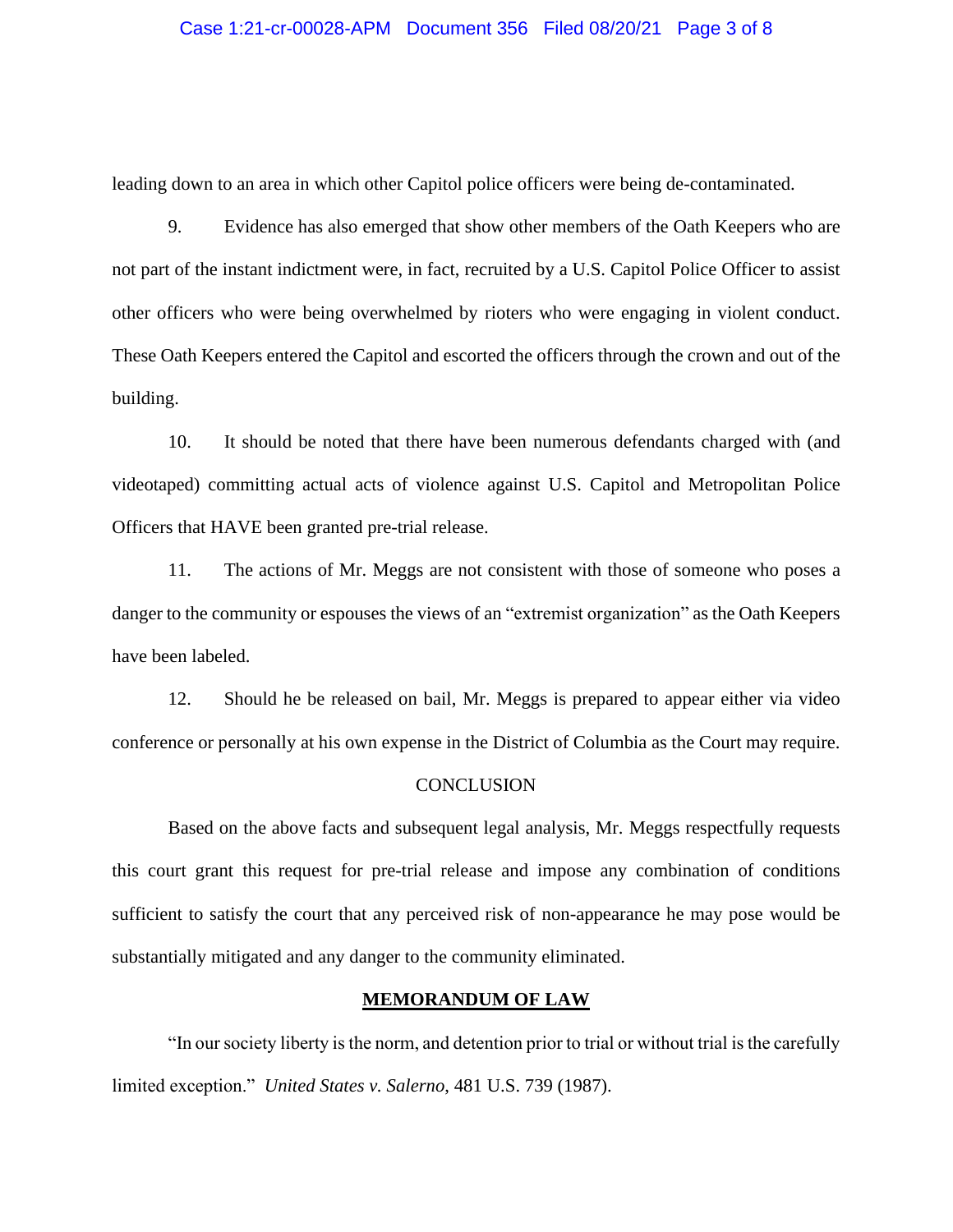The federal bail reform provisions, found in 18 U.S.C. § 3142 of the Bail Reform Act, (the

"Act") provide the court with four options for setting bail matters before it. These options are:

- (1) release the defendant on personal recognizance or unsecured bond;
- (2) release the defendant on conditions;
- (3) temporarily detain the defendant to permit revocation of conditional release, deportation or exclusion; or
- (4) detain the defendant.

Section 3142(g) of the Act sets forth the factors the judicial officer shall consider in making

the determination whether to release a person charged with an offense:

- (1) the nature and circumstances of the offense charged;
- (2) the weight of the evidence;
- (3) the history and characteristics of the person including:
	- (a) the defendant's character;
	- (b) physical and mental condition;
	- (c) family ties;
	- (d) employment;
	- (e) financial resources;
	- (f) length of residence in the community;
	- (g) community ties;
	- (h) past conduct;
	- (i) history relating to drug or alcohol abuse;
	- (j) criminal history;
	- (k) record of appearance at court proceedings;

(l) whether at the time of the current offense or arrest the defendant was on probation, parole or other release pending trial, sentencing, appeal or completion of a sentence; and

(m) the nature and seriousness of the danger to any person or the community that would be posed by the defendant's release.

Title 18 U.S.C. § 3142(b) mandates pretrial release ("shall order the pretrial release") on

personal recognizance or an unsecured appearance bond unless the court determines that "such

release will not reasonably assure" the person's appearance or "will endanger the safety of any

other person or the community." The Act emphasizes release on personal recognizance or an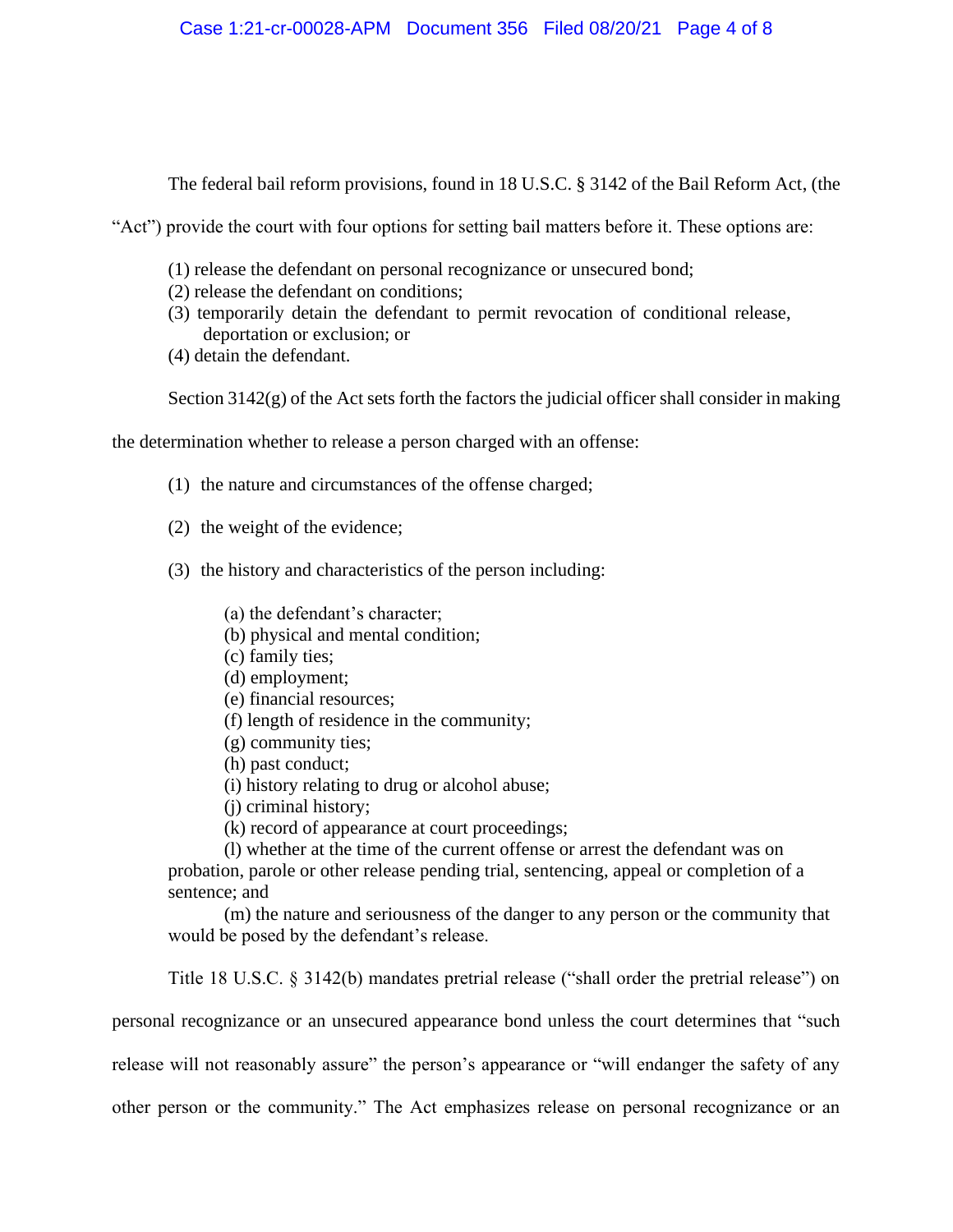#### Case 1:21-cr-00028-APM Document 356 Filed 08/20/21 Page 5 of 8

unsecured appearance bond; however, the court may also consider whether ensuring the safety of the community warrants detention. *See United States v. Williams*, 753 F.2d 329 (4th Cir. 1985); *United States v. Harris*, 732 F. Supp. 1027 (N.D. Cal. 1990).

Beyond the Bail Reform Act, the International Commission on Human Rights Article 9, paragraph 3, of the International Covenant on Civil and Political Rights (ICCPR) stipulates: "Anyone arrested or detained on a criminal charge shall be brought promptly before a judge or other officer authorized by law to exercise judicial power and shall be entitled to trial within a reasonable time or to release. It shall not be the general rule that persons awaiting trial shall be detained in custody, but release may be subject to guarantees to appear for trial." "Prolonged pretrial detention without bail is thus incompatible with Article 9 and requires specific justification and periodic review." de Zayas, A., Human Rights and Indefinite Detention. *International Review of the Red Cross,* Vol. 87 No. 857 March 2005. https://www.icrc.org/en/doc/assets/files/other/irrc\_857\_zayas.pdf. It is the position of the movant that continued indefinite detention of Mr. Meggs, under the circumstances, constitute a serious encroachment on his human and civil rights.

As stated in his previously filed motion for bond (Doc. 82) Mr. Meggs alleged a good faith belief that video evidence would support his statement to investigators that he, in fact, placed himself in harm's way to protect a law enforcement officer from a threatening crowd. While the government has not, to the best knowledge of the undersigned, disclosed video of the encounter between the Capitol Police Officer and himself, statements which have since been disclosed and media interviews by the officer seem to support Mr. Meggs' contention.

The prosecution bears the ultimate burden of establishing that no series of conditions is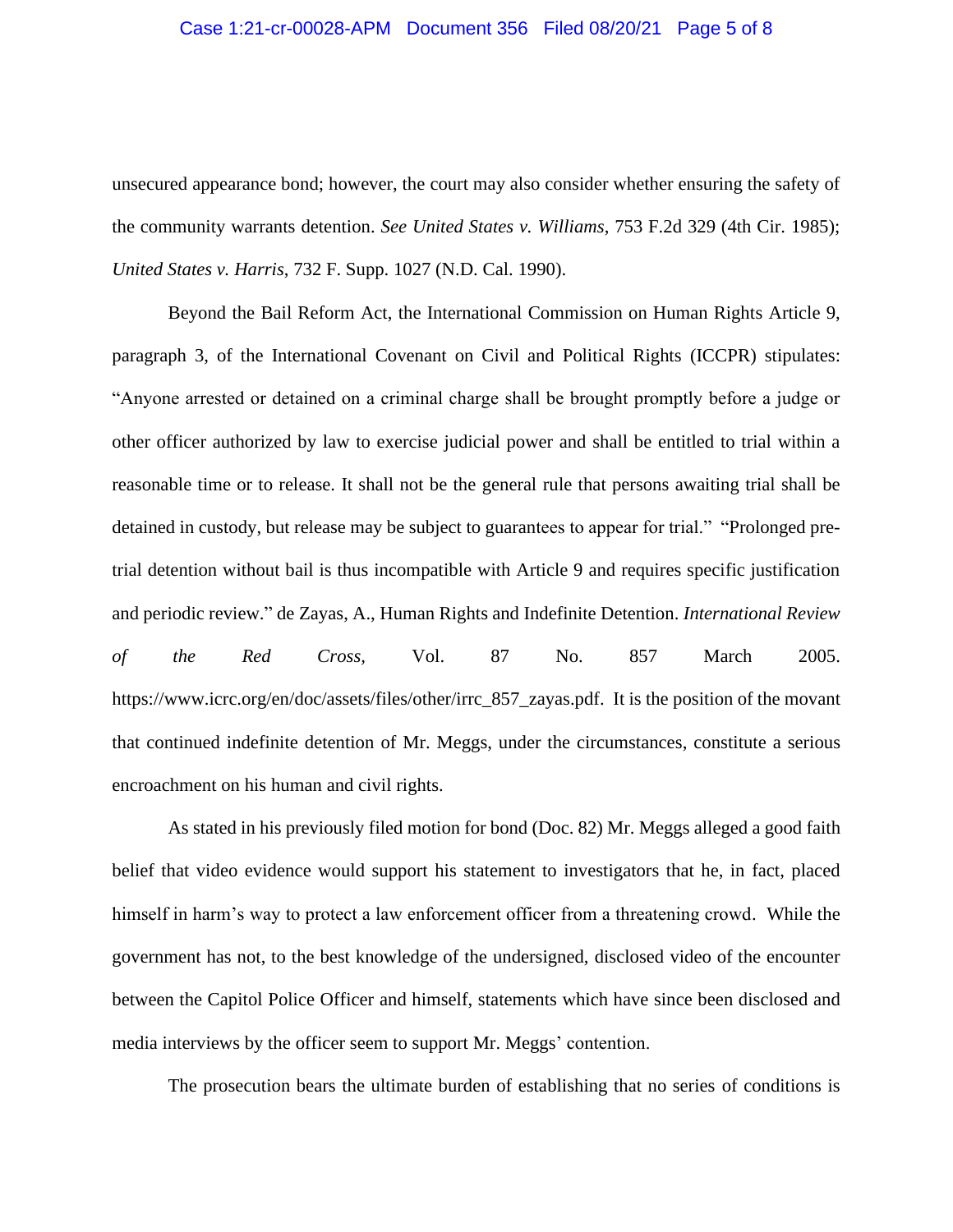#### Case 1:21-cr-00028-APM Document 356 Filed 08/20/21 Page 6 of 8

sufficient to negate the risk of the accused's flight or dangerousness—by a preponderance of the evidence in the case of flight and by clear and convincing evidence in the case of dangerousness. *United States v. English,* 929 F.3d 311, 319 (2d Cir. 2011); *see also Stone*, 608 F.3d at 946; *United States v. Bell*, 209 F. Supp. 3d 275, 277 (D.D.C. 2016) (*citing, United States v. Simpkins*, 826 F.2d 94, 96 (D.C. Cir. 1987)); *United States v. Rodriguez*, 147 F. Supp. 3d 1278, 1286 (D. N.Mex. 2015); *United States v. Guerra-Hernandez*, 88 F. Supp. 3d 25, 26 (D.P.R. 2015).

Clear and convincing evidence means proof that the particular defendant actually poses a danger to the community, not that a defendant "in theory" poses a danger. *United States v. Patriarca,* 948 F.2d 789 (1st Cir. 1991). Only when there is a "strong probability that a person will commit additional crimes if released" is the community interest in safety sufficiently compelling to overcome the criminal defendant's right to liberty. *Ploof*, 851 F.2d 7. *United States v. Ploof*, 851 F.2d 7 (1st Cir. 1988). Mr. Meggs has no criminal history and there is zero proof that he engaged in any criminal activity after June  $6<sup>th</sup>$ , 2021, up until being taken into custody on February 17th .

If the Court determines that personal recognizance or an unsecured bond will not reasonably assure appearance or will endanger any other person or the community, 18 U.S.C. § 3142(c) still mandates release ("shall order the pretrial release") subject to certain specified conditions. The conditions, which must include that the person not violate any federal, state or local law, must be the least restrictive conditions necessary to reasonably assure the person's appearance and the community's safety. The provision that conditions "reasonably assure" appearance and safety does not require a guarantee of appearance or safety. *See United States v. O'Brien,* 895 F.2d 810 (1st Cir. 1990)*; United States v. Fortna*, 769 F.2d 243 (5th Cir. 1985), *cert.*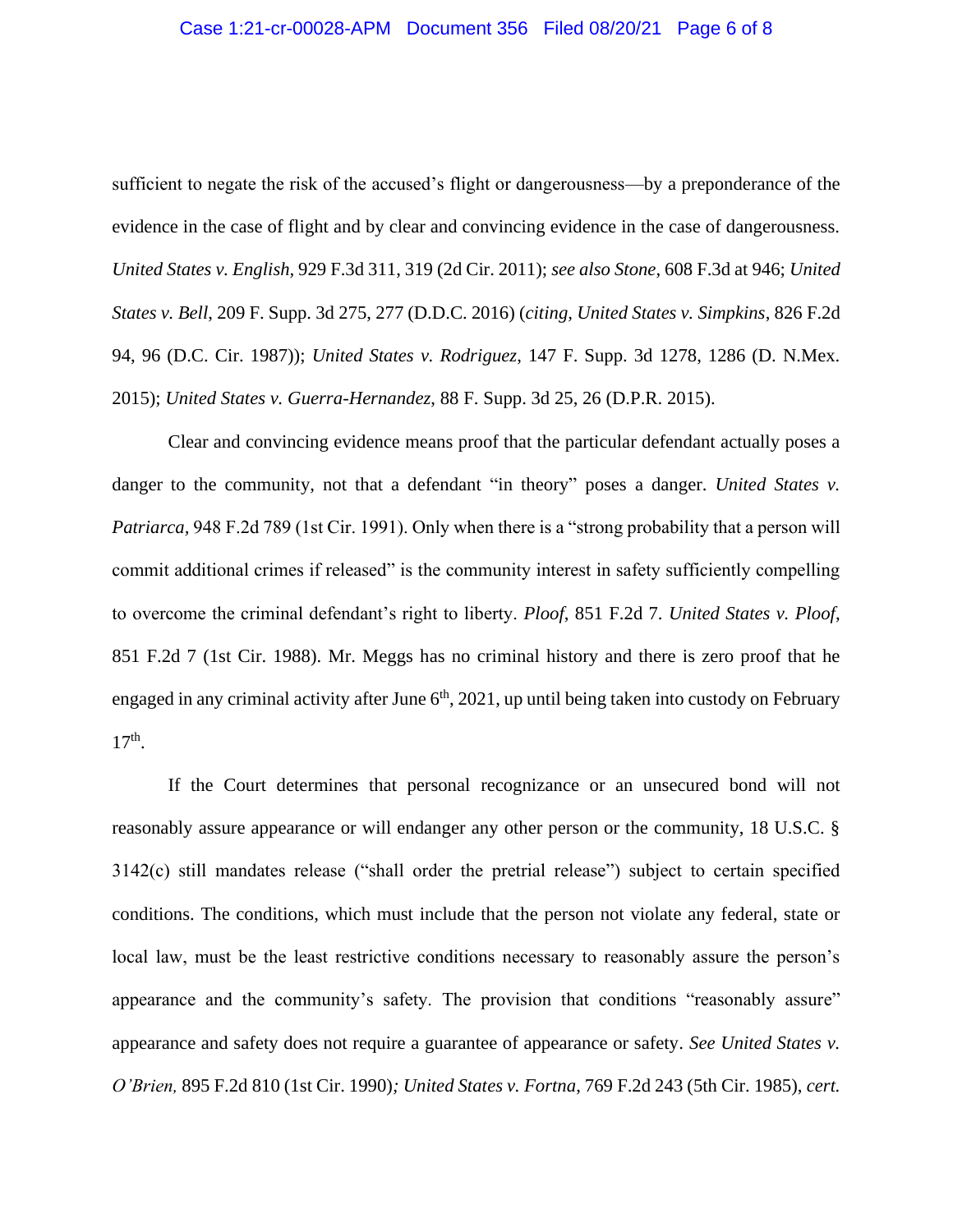#### Case 1:21-cr-00028-APM Document 356 Filed 08/20/21 Page 7 of 8

*denied*, 479 U.S. 950 (1986). It requires an "objectively reasonable" assurance of community safety and the defendant's appearance at trial. *Id.* Imposition of conditions of release must be supported by reasons why they are necessary to reasonably assure appearance or safety. *United States v. Spilotro*, 786 F.2d 808 (8th Cir. 1986).

Should the Court determine that this matter is subject to the rebuttable presumption of detention pursuant to Title 18 U.S.C. §3142, the defendant would argue that the facts disclosed herein are sufficient to rebut the applicable presumption.

Based on an application of the facts presented in this matter to the applicable law, there exist several release conditions this Court can impose on Mr. Meggs sufficient to rebut any presumption that he may pose a serious risk of flight or danger to the community and which would facilitate his appearance before the Court.

The undersigned has conferred with Assistant United States Attorney Jeffrey Nestler, Esq., who asserts the government's position is that Mrs. Meggs should remain detained.

#### RESPECTFULLY SUBMITTED,

 /s/ David Anthony Wilson DAVID ANTHONY WILSON 201 S.W. 2nd Street, Suite 101 Ocala, FL 34471 (352) 629-4466 david@dwilsonlaw.com Trial Attorney for Defendant D.C. Bar ID: FL0073